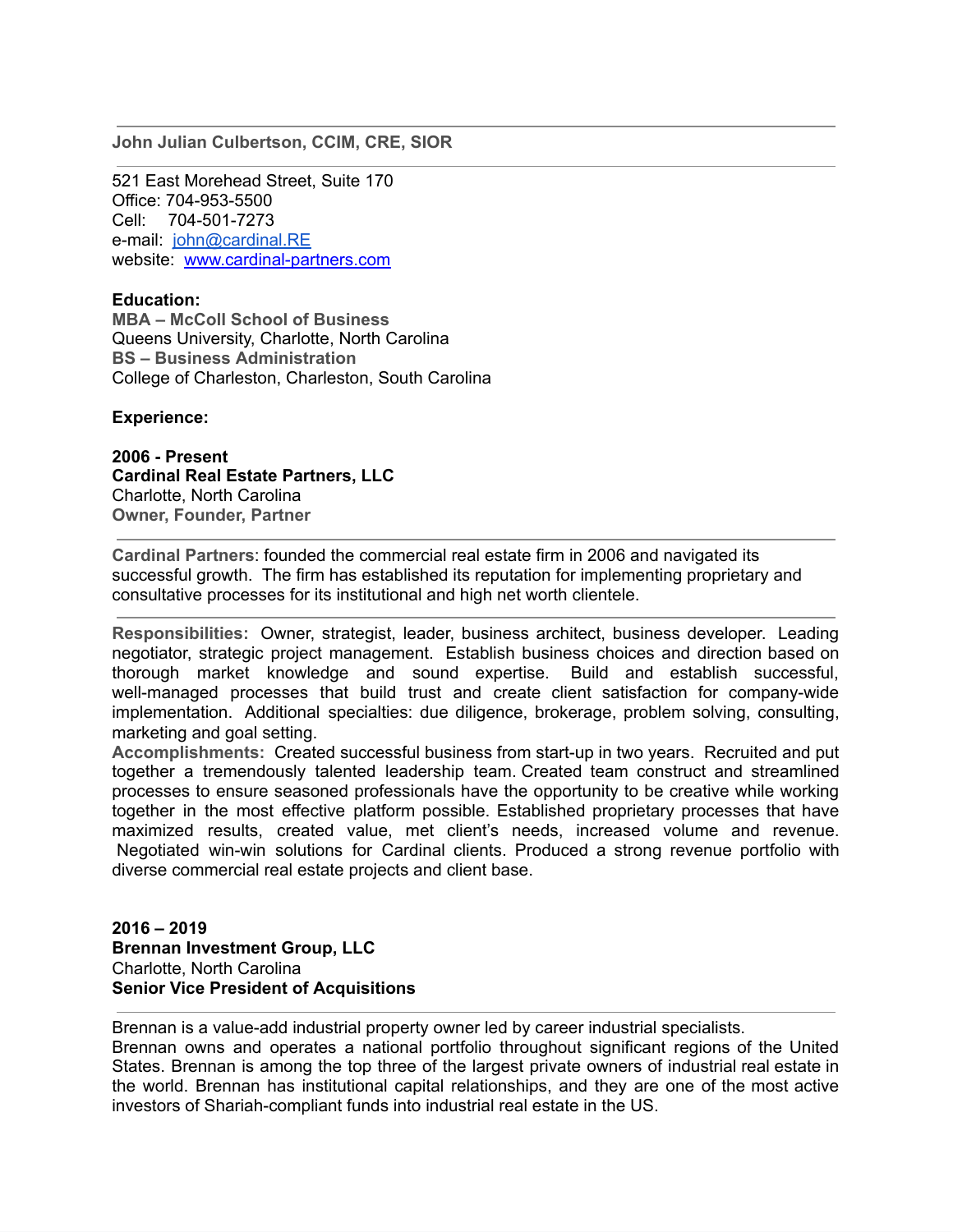**Responsibilities:** John Culbertson served as Senior Vice President of Acquisitions for Brennan Investment Group. His responsibilities include the acquisition and development of industrial properties throughout the Carolinas and the Port of Savannah in Georgia.

# **2000 - 2006 CB Richard Ellis, formerly Trammell Crow**

Charlotte, North Carolina

At the end of 2006, **CBRE** completed the acquisition of commercial real estate competitor **Trammell Crow Company** in a transaction valued at \$2.2 billion. Trammell Crow, established in 1948, operates across the US and Canada with diverse commercial real estate product expertise in industrial, office, healthcare, airport distribution centers, and mixed-use land development.

#### **2001 - 2006 Trammell Crow**

**Senior Vice President of Industrial Development / Critical Facilities**

Charlotte, North Carolina

**Responsibilities:** Promoted to Senior Vice President role to take on more significant leadership responsibilities and navigate the company through the challenges of the commercial real estate market after 9/11.

**Accomplishments:** Provided stabilization and leadership for Trammell Crow's southeast sector. Negotiated national telecom projects. Nationally recognized for managing the disposition of Charlotte Coliseum for the city of Charlotte, North Carolina. This high-profile project won acclaim in the national press for its leadership, ethicality, and creative execution.

#### **2000 - 2001 Trammell Crow**

**Vice President of Industrial Development / Telecom Facilities**

Charlotte, North Carolina

Recruited into a role to develop airport distribution centers and telecoms for Trammell Crow while stabilizing the overall business for the southeastern sector of the company. Promoted to a larger role as Senior Vice President of Industrial Development/Telecoms after one year as Vice President.

# **1997 - 2000**

## **AMB / International Airport Centers ("IAC")**

Chicago, Illinois/Charlotte, North Carolina

**International Airport Centers, IAC** operated as a 385 million dollar company managing a portfolio of transportation-related cargo, warehouse distribution, and office complexes, with over 7,900,000 square feet throughout the United States. IAC was sold to AMB in 2001.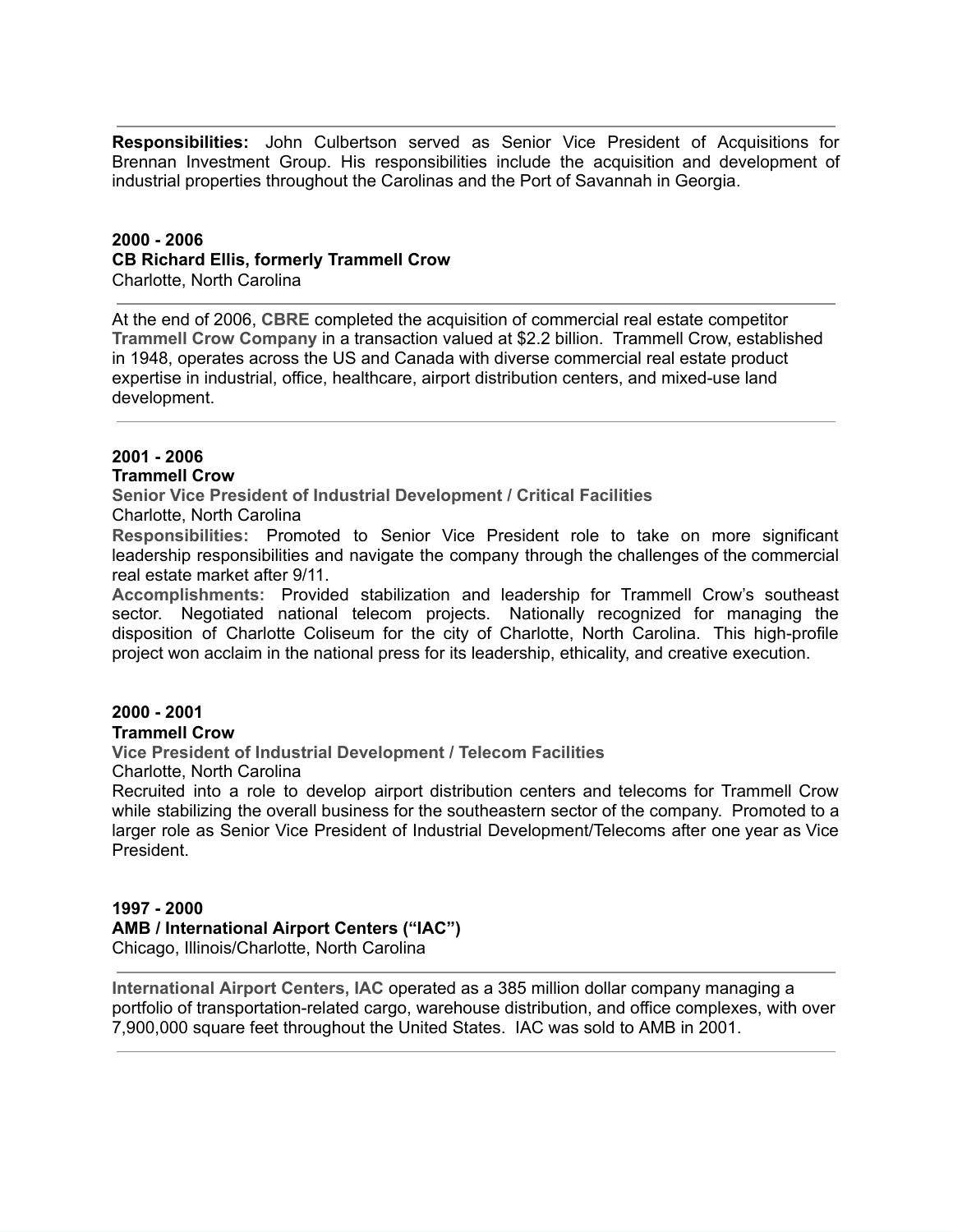#### **1998 - 2000**

**IAC-Regional Director** Promoted to IAC regional role in 1998.

**Responsibilities:** Senior member of the development team. Took on greater responsibility for Charlotte, New York, and Boston regional development projects while adding duties for Detroit, Los Angeles, Chicago, and Seattle. Total project management. Managed day-to-day development, leasing, and reporting for projects. Multi-site, multi-project responsibility. **Accomplishments:** Broad, successful institutional project management experience established with leadership projects ranging from \$1 million to \$100 million. Extensive property/construction management with all project reporting, awarding of contracts, vendor management, relationship development, multiple sites and project management, etc.

Developed leading expertise in lease negotiations. **IAC Projects of note:**

- 88 Black Falcon: 620,000 square foot facility renovation project in Boston. Converted World War II deportation warehouse into Class A office space. Completed renovation, leased property, and oversaw onsite management.
- IAC-CLT Facility: Successfully led development and leasing team for 610,000 square foot airport commerce distribution and office facility in Charlotte, North Carolina, through acquisition, entitlement, and development (4 phases).

# **1997 - 1998**

**IAC-Leasing and Project Manager**

He was recruited into an opportunity for solid project management background business ties to Charlotte, North Carolina, and the southeast.

**Responsibilities:** Headed up development and day-to-day on-the-ground construction management for Charlotte, North Carolina. Developed clientele. Wrote, negotiated leases. Made presentations. Awarded property management contracts. Overall vendor management for projects. Multi-phase management: created and executed many completely new management processes for IAC in this role.

**Accomplishments:** Successful professional transition from entrepreneurial-based commercial real estate development with smaller geographic project base to large, national commercial real estate company with institutionally based project development and management, broader project size and scope. Project management processes became foundational to the IAC model and were implemented successfully across the company and on a national basis.

**1995 - 1997 Norcom Development** Charlotte, NC **Project Manager, Associate Developer**

**Norcom Development** is a full-service commercial real estate company with a primary focus on property management, development, leasing, brokerage, and acquisitions for retail and industrial projects. Geographic concentration in the southeastern and mid-Atlantic states.

**Responsibilities:** Project management, land, and office brokerage. Full cycle build-to-suit project management: proposal development and presentation, oversaw project development, supervised construction, facilitated/led neighborhood meetings and made presentations,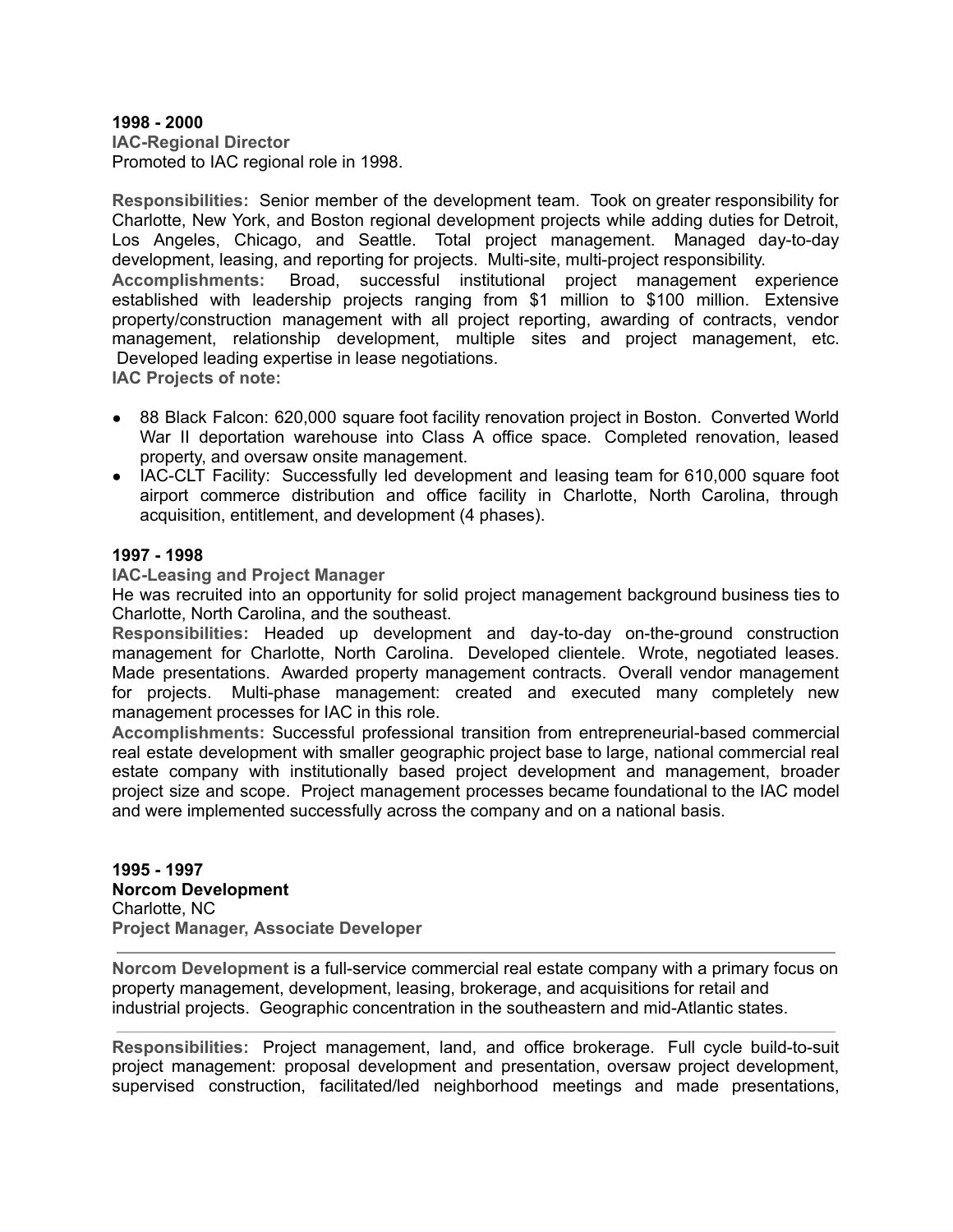oversaw the leasing of facilities/properties, multi-site project management. Projects ranged from \$18 million to \$25 million in size, scope, and value. **Accomplishments:**

- Park/Mecklenburg County Parks and Recreation: Successfully structured and planned project. Presented and won a bid. Managed project development, supervised construction, made neighborhood presentations. Upon successful completion, the park was returned to the county.
- Tanglewood Commons, Clemmons, NC shopping center.
- Poplar Crossing, Concord, NC shopping center.
- CityView Commons, Charlotte, NC

# **Accreditations-**

- **●** Counselors of Real Estate "CRE": The Counselors of Real Estate is the membership organization established exclusively for real estate advisors who provide intelligent, unbiased, and trusted advice for a client or employer. Founded in 1953, the organization serves 1,100 members worldwide. Membership in the organization is awarded by invitation only through peer, employer, and client review.
- **●** Certified Commercial Investment Manager "CCIM": CCIMs have completed a designation curriculum covering essential CCIM skill sets, including ethics, interest-based negotiation, financial analysis, market analysis, user decision analysis, and investment analysis for commercial investment real estate. CCIMs have completed a portfolio demonstrating the depth of their retail real estate experience. Finally, they have shown their proficiency in the CCIM skill sets by completing a comprehensive examination.
- **●** The Society of Industrial and Office Realtors® "SIOR" is the leading professional commercial and industrial real estate association. With more than 3,000 members in more than 630 cities in 33 countries, SIOR represents today's most knowledgeable, experienced, and successful commercial real estate brokerage specialists.

# **Personally –** *John enjoys community and political involvement coupled with ongoing personal, professional growth:*

- Board Member, UNC Charlotte, Childress-Klein Center for Real Estate
- Former Board Member, Catawba Lands Conservancy
- Former Board Member, North Carolina Department of Commerce, North Carolina Economic Development Board
- Former Board member, Charlotte Film Commission
- Former Board Member, Charlotte Regional Partnership
- Former Board Member, North Carolina Department of Transportation Turnpike Authority; Chairman of the Plans and Programming committee
- Former Member, Charlotte Chamber of Commerce-Charlotte Regional Roads Committee (RRC)
- Former Member, Board of Visitors, Johnson C. Smith University
- Former Board Member, Mecklenburg Union Metropolitan Planning Organization (MUMPO)
- Former Board Member, Charlotte Association to National Association of Industrial and Office Properties (NAIOP)
- Former Board Member, Real Estate Business Industry Council (REBIC)
- Former Member, Charlotte City Club House Committee